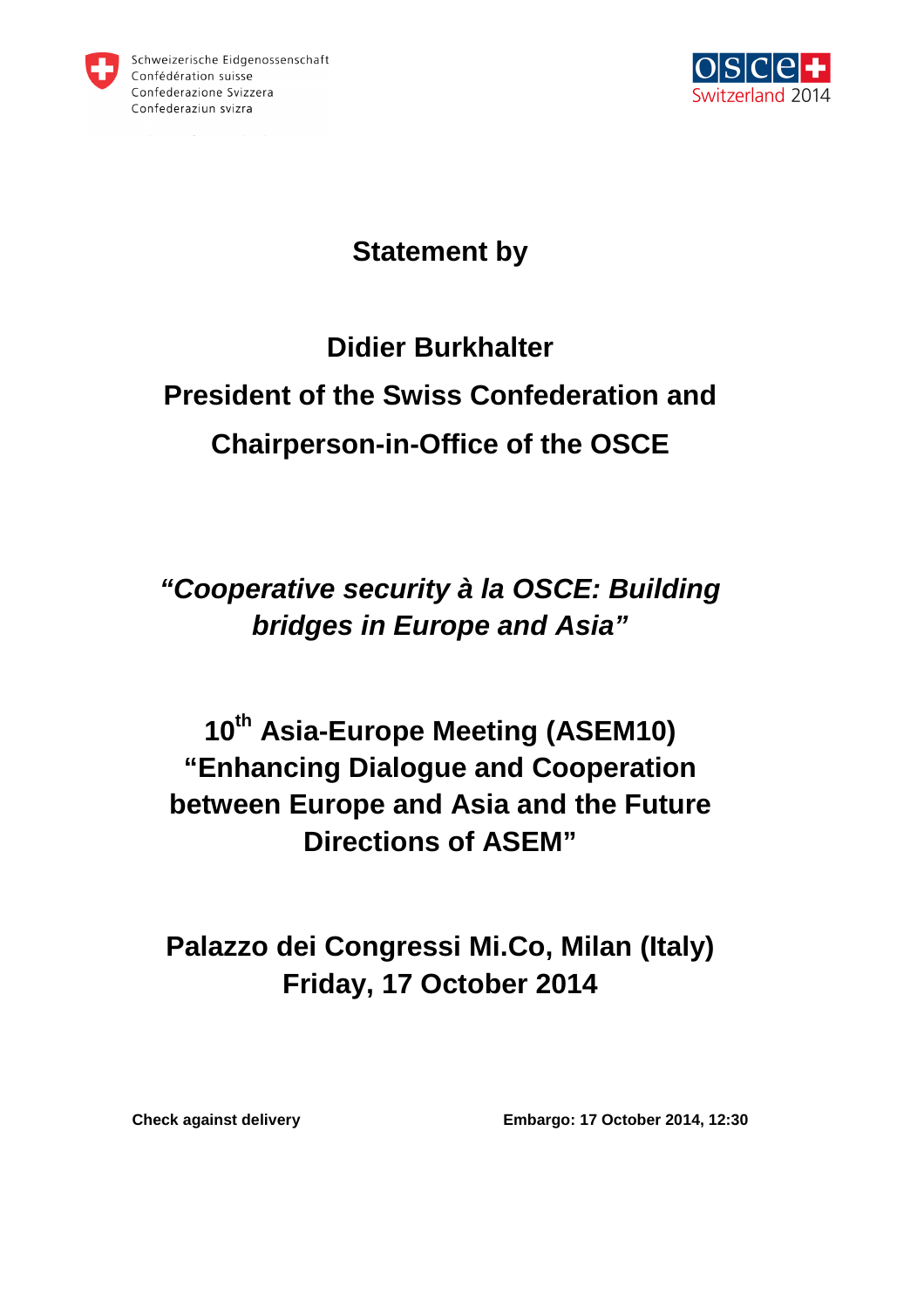#### Dear colleagues

Europe and Asia are two regions of prosperity and great potential. But both regions are also confronted with major security challenges.

This is why our discussion of how to strengthen connectivity between Europe and Asia should also cover security cooperation.

The promotion of security is a priority of Swiss foreign policy. We are particularly committed to cooperative security – security that is inclusive and based on dialogue and broad cooperation.

This year, Switzerland is chairing the OSCE – Europe's biggest promoter of cooperative security.

The OSCE enhances the security of its 57 participating States through regional dialogue, confidence-building measures, shared commitments, and comprehensive cooperation. It is consensus-based. All participating States are equal. There are 57 veto powers in the OSCE.

The Ukraine crisis has shown the usefulness of the OSCE as a bridge-builder in Europe. The OSCE is assisting Ukraine's efforts at political stabilisation. We are also launching a discussion on how to overcome the broader crisis of European security. At the OSCE Ministerial Council in Basel this December, we will seek the commitment of all participating States to strengthen the OSCE as an anchor of cooperative security in Europe.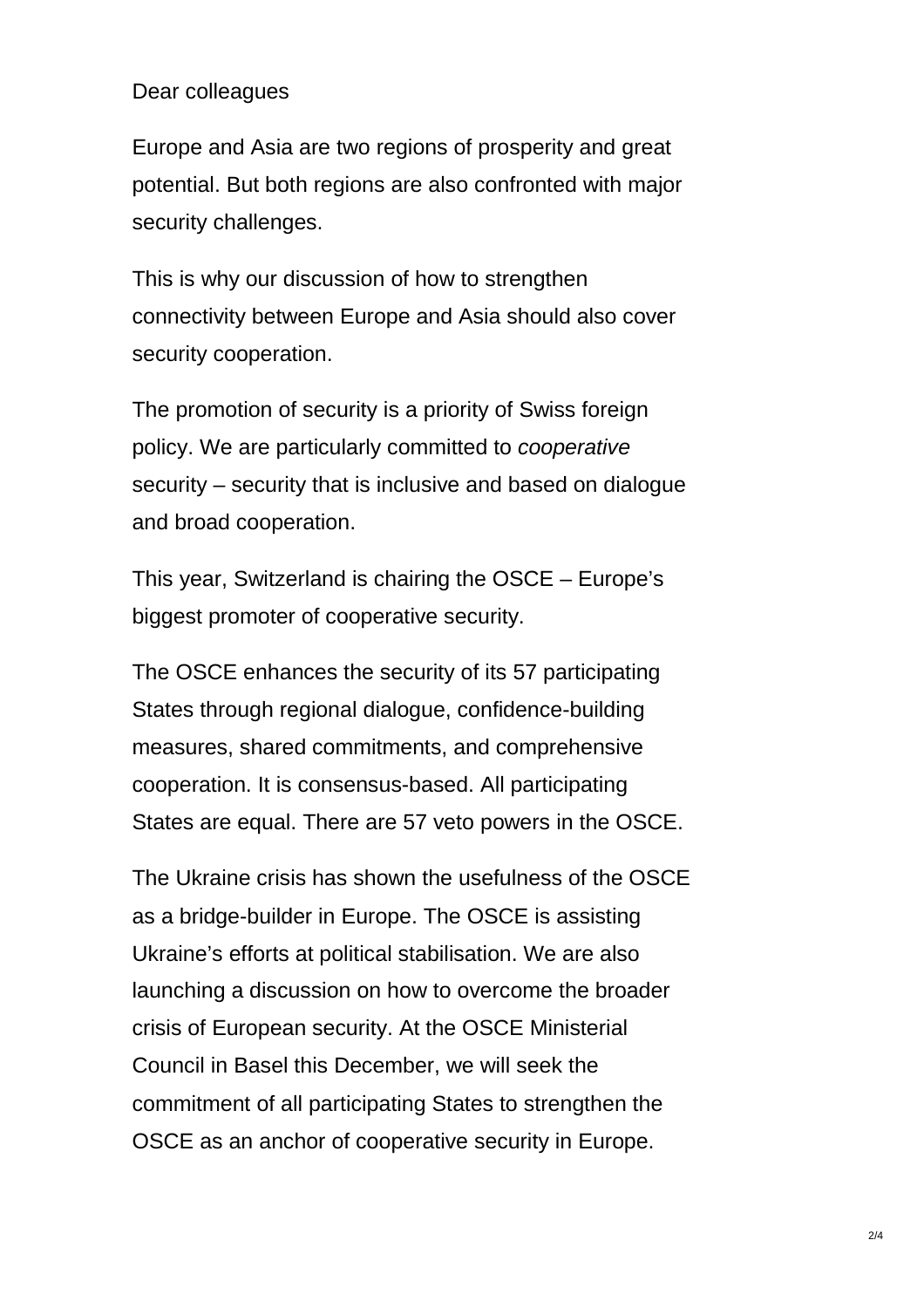But the OSCE can also act as a bridge between Europe and Asia. It can support ASEM's efforts at strengthening connectivity between our two regions, by promoting cooperation in the security field in the broadest sense.

As Switzerland is chairing the OSCE's Contact Group with the Asian Partners for Cooperation next year, strengthening ties between Asia and Europe through the OSCE will be a priority of our foreign policy.

There are three avenues on how we plan to proceed:

First, we will seek to strengthen the OSCE's cooperation with its existing Asian Partners. We aim for more joint action with our Asian colleagues.

An excellent example for practical cooperation is the support for the Special Monitoring Mission (SMM) in Ukraine by our Asian Partners Australia, South Korea, and Japan. Further support, by Partners and by participating States, is now needed to enable the SMM to monitor the ceasefire and the border.

The potential for more cooperation between the OSCE and its Asian Partners in addressing common issues such as trafficking, border management, the situation in Afghanistan, foreign terrorist fighters, or disaster risk reduction is large. Broadening participation beyond the current six Asian Partners is also an issue to look into.

Second, we will engage in promoting dialogue and cooperation between the OSCE and Asian multilateral frameworks. Europe and Asia can much learn from each